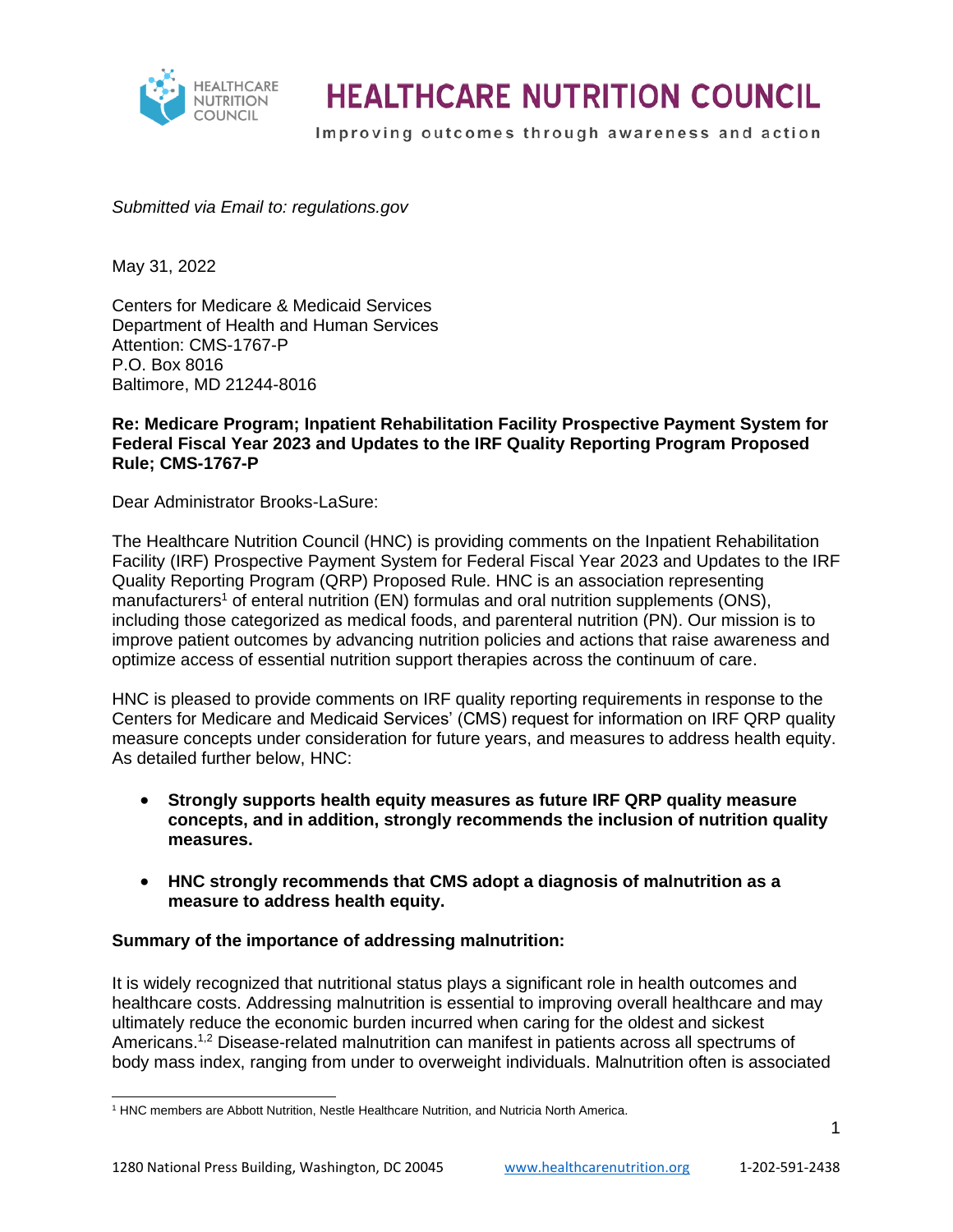

Improving outcomes through awareness and action

with acute and chronic diseases and injury, such as cancer, stroke, infection, trauma, and surgical procedures. Large-scale studies have shown that as many as half of hospitalized patients and 35% to 85% of older long-term care residents are undernourished.3,4,5,6

If unaddressed, malnutrition increases the cost of care and likelihood of poor health outcomes, including increased complications, longer hospitalizations, and more readmissions. For example, malnourished patients are more likely to experience complications, such as pneumonia,<sup>7</sup> pressure ulcers,<sup>8</sup> nosocomial infections,<sup>9</sup> and death.<sup>10</sup> In addition, malnutrition is a risk factor for other severe clinical events, such as falls<sup>11</sup> and worse outcomes after surgery or trauma.<sup>12</sup> Falls are especially a concern among individuals considered frail, Malnutrition also has negative impacts on patients with specific chronic diseases and conditions, such as stroke,<sup>13</sup> heart failure,<sup>14</sup> cancer,<sup>15</sup> and COPD.<sup>16</sup> Malnourished patients, as well as patients at risk for malnutrition, have significantly longer hospitalizations than well-nourished patients and patients not at risk for malnutrition.<sup>17</sup>

Additionally, readmission rates, institutionalization, and ongoing healthcare services increase in patients suffering from malnutrition. In particular, disease-related malnutrition is a common reason for patients to be readmitted to hospitals.<sup>18</sup> A study published in 2016 found that malnutrition in U.S. hospitalized patients is associated with a more than 50 percent higher rate of readmission within 30 days, compared to patient stays not associated with malnutrition.<sup>19</sup> Hospitalized patients at risk of malnutrition are also more likely to be discharged to another facility or require ongoing healthcare services after being discharged from the hospital than patients who are not vulnerable to becoming malnourished.<sup>20</sup>

Beyond just the effect on utilization and outcomes, malnutrition has an outsized effect on overall cost of care. Malnutrition costs associated with older adults aged 65 years and older who are the most at risk of malnutrition, and largely depend on Medicare, are estimated at \$51.3 billion annually.<sup>21</sup> However, this figure likely underestimates the total burden of diseaserelated malnutrition given the diagnosis gap in hospitalized patients.<sup>22</sup> In addition, malnourished patients and patients with nutrition-related or metabolic issues are frequently readmitted to the hospital.<sup>23</sup> Further, the average costs per readmission for patients with malnutrition were found to be 26-34 percent higher (\$16,900 to \$17,900) compared to those without malnutrition  $($13,400)$ .<sup>24</sup> A retrospective health economic study found that providing oral nutritional supplements (ONS) to Medicare patients aged 65+ with any primary diagnosis was associated with a 16% reduction in length of stay and a 15.8% cost savings – an average of \$3,079 -- per episode.<sup>25</sup>

Lastly, despite the impact on overall health and the prevalence of malnutrition among hospitalized patients, a patient's nutritional status is often not evaluated or diagnosed in a timely manner. In a recent study conducted by the Agency for Healthcare Research and Quality using the Healthcare Cost and Utilization Project database, only about 7 percent of hospitalized patients are diagnosed with malnutrition. The extremely low number of diagnosis for malnutrition represents a screening and diagnosis gap that needs to be addressed. The COVID-19 pandemic has highlighted the need to address this gap in care, as recent evidence shows the enormous impact malnutrition has on health outcomes in patients diagnosed with COVID-19. Additionally, outside of a healthcare setting, the economic and social consequences resulting from the pandemic contribute to the risk of food insecurity and malnourishment.<sup>26</sup>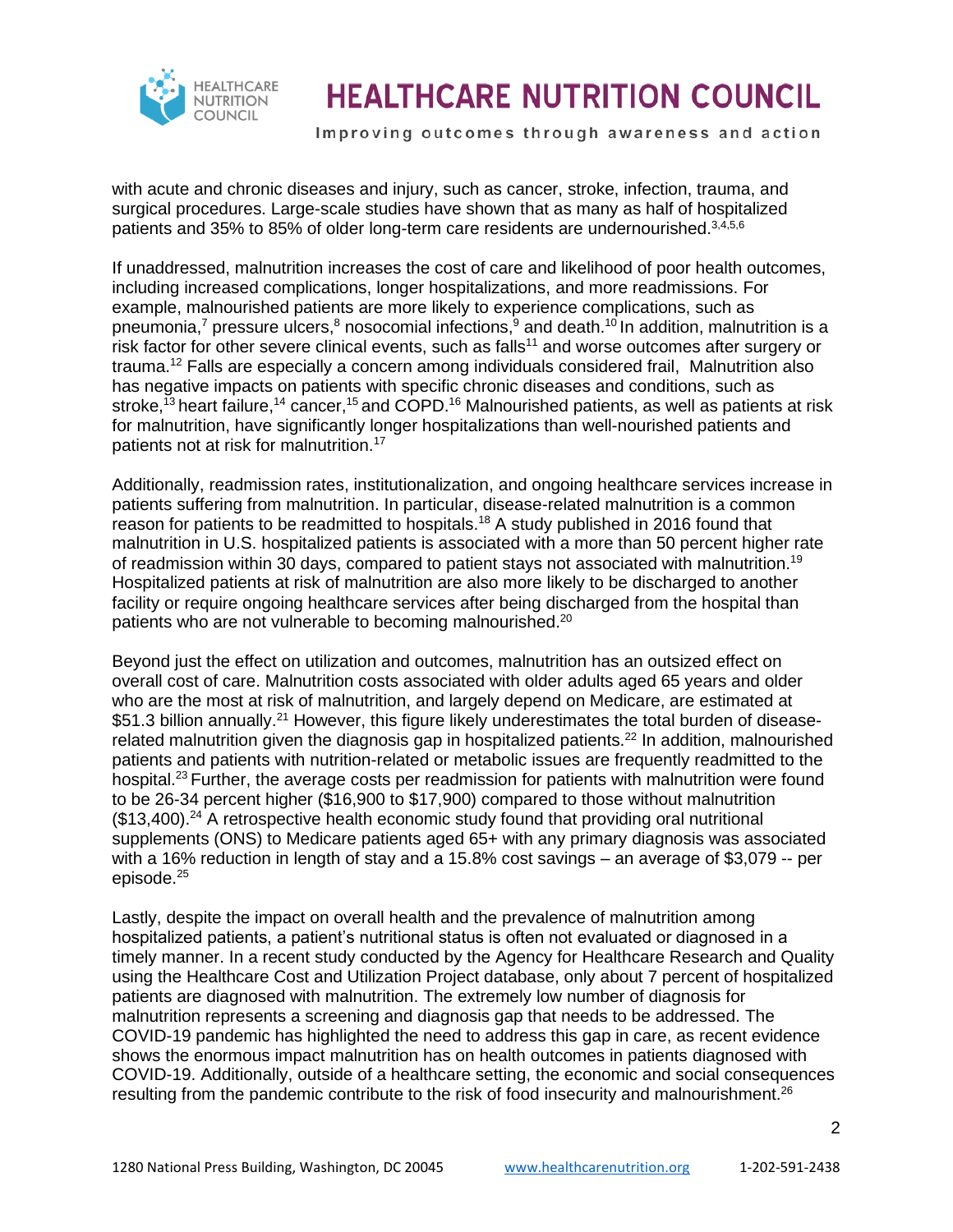

Improving outcomes through awareness and action

Based on the aforementioned evidence, it is essential that CMS make nutritional status a key component in both its reimbursement policies and its efforts to improve the quality and value of care delivery. This should include being mindful of the outsized clinical value of nutritional status, despite the fact malnutrition is often only indicated as a secondary or comorbid condition for many patients. Further, CMS should continue to implement more nutritionalrelated items into its quality and value programs, including in the IRF Quality Reporting Program (QRP).

#### **I. HNC strongly supports health equity measures as future IRF QRP quality measure concepts, and in addition, strongly recommends the inclusion of nutrition quality measures.**

CMS is seeking input on the importance, relevance, and applicability of concepts under consideration for future years in the IRF QRP. HNC is pleased that CMS is seeking this input, and strongly supports the inclusion of health equity measures.

The IRF QRP currently has 18 measures for the FY 2023 program year, including Application of Percent of Residents Experiencing One or More Falls with Major Injury (Long Stay). Malnutrition is a risk factor for severe clinical events, such as loss of lean body mass and risk of falls, and possibly worse outcomes after surgery or trauma since proper nutrition is critical for healing and recovery.

Malnutrition also contributes to sarcopenia and the loss of lean body mass. In the rehabilitation setting. 50% of older patients are diagnosed with sarcopenia.<sup>27</sup> The prevalence of sarcopenia in intensive care unit (ICU) patients is documented at 56-71%. <sup>28</sup> Regardless of hospitalization, it is estimated that 5-13% of adults over age 60 years and approximately 50% of adults over 80 years have sarcopenia.<sup>29</sup> Adequate nutrition, and specifically adequate protein intake, can help attenuate the declines in muscle mass and function associated with sarcopenia, and reduce the risk of frailty and falls. Multiple international expert groups recommend increased protein intake for older adults, with a minimum of 1.0 to 1.2 g/kg/d for healthy older adults and even higher levels (1.2-1.5 g/kg/d) for those who are malnourished or at risk of malnutrition due to acute or chronic illness  $30,31$ 

For these reasons, HNC strongly recommends that CMS also consider the inclusion of nutrition quality measures in the IRF QRP for future years.

### **II. HNC strongly recommends that CMS adopt a diagnosis of malnutrition as a measure to address health equity.**

CMS recognizes significant and persistent disparities in healthcare outcomes exist in the United States. As CMS notes, belonging to an underserved community is often associated with worse health outcomes. CMS further acknowledges that social risk factors are the wide array of nonclinical drivers of health known to negatively impact patient outcomes, including socioeconomic status, housing availability, and nutrition, often inequitably affecting historically marginalized communities on the basis of race and ethnicity, rurality, sexual orientation and gender identity, religion, and disability.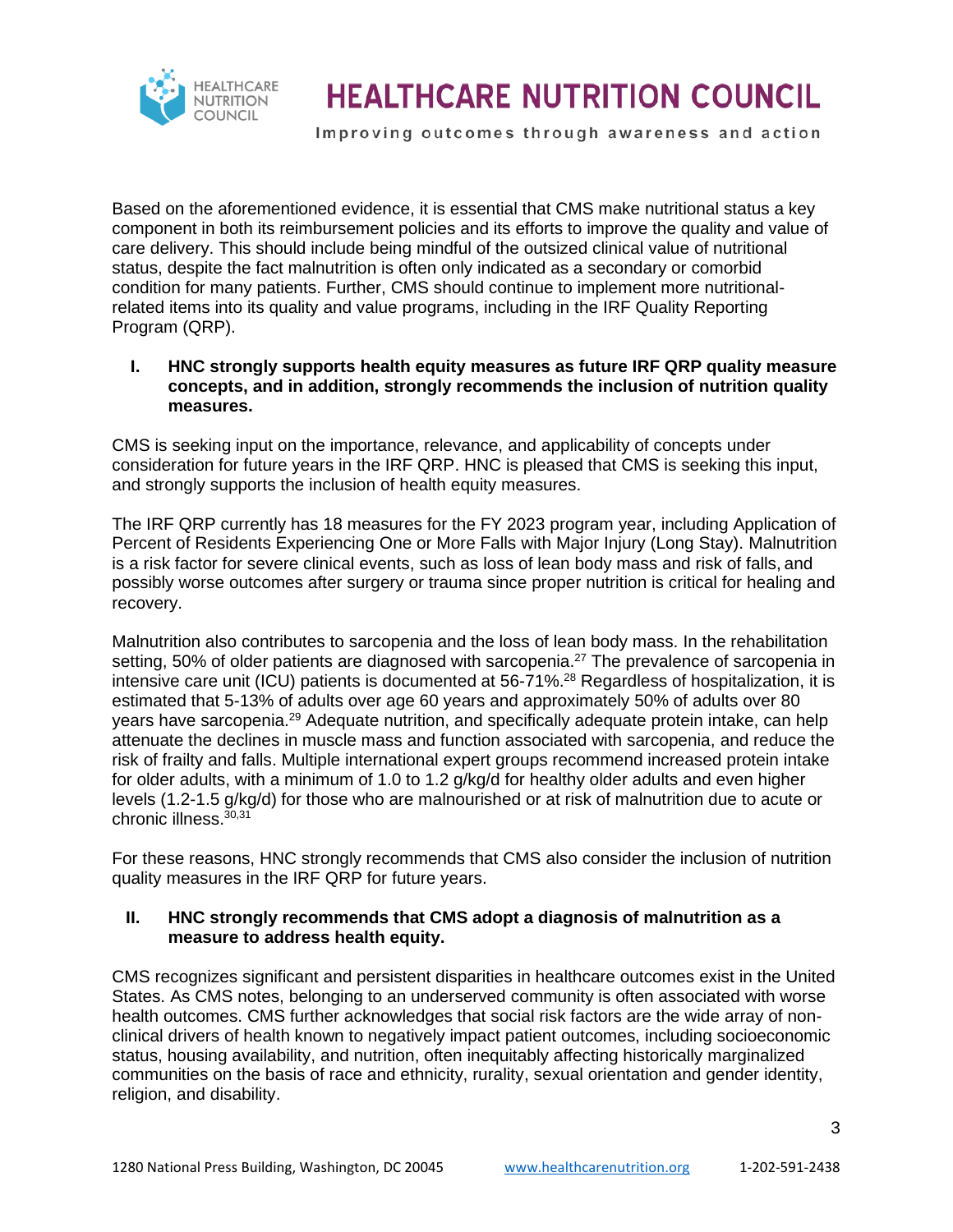

Improving outcomes through awareness and action

HNC is pleased that CMS is addressing these important and ongoing issues and is seeking comment on options for measures that address health equity.

Nutritional status, and by consequence malnutrition, is often influenced by a variety of social determinants of health (SDH). According to the World Health Organization (WHO), SDHs are "the conditions in which people are born, grow, work, live, and age, and the wider set of forces and systems shaping the conditions of daily life. These forces and systems include economic policies and systems, development agendas, social norms, social policies and political systems."<sup>32</sup> In many cases, SDHs will have a drastic impact on the availability and quality of foods, how those foods can be prepared and consumed, and what foods will be commonly consumed as staple parts of the diet. As a result, SDHs shape a population's nutritional status and may result in certain populations, such as the elderly, disabled, and the poorest segments of society, becoming malnourished.

HNC strongly recommends that CMS adopt a diagnosis of malnutrition as a measure to address health equity, to ensure appropriate identification and nutritional management of malnourished patients, make reporting of health disparities based on social risk factors and race and ethnicity, rurality, sexual orientation and gender identity, religion, and disability more comprehensive, and to address gaps in health equity.

\*\*\*

Malnutrition continues to be a crucial component in reducing hospital-acquired conditions, lowering healthcare costs, and improving the health and well-being of vulnerable Medicare beneficiaries. **HNC urges CMS to prioritize policies and initiatives that identify and treat malnutrition, encourages proper nutrition and the development of cost-effective nutrition therapy products, and ensures access through adequate coverage and payment policies for nutrition therapy products**. HNC stands ready to work with CMS and all stakeholders to develop these policies as one means to improve the public health system. If you have any questions or would like additional information, please contact Justine Coffey, Healthcare Nutrition Council, at jooffey@healthcarenutrition.org or 202-207-1109.

Sincerely,

Rankin

Robert Rankin Executive Director

<sup>&</sup>lt;sup>1</sup> Tyler R, Barrocas A, Guenter P, Araujo Torres K, Bechtold ML, Chan LN, Collier B, Collins NA, Evans DC, Godamunne K, Hamilton C, Hernandez BJD, Mirtallo JM, Nadeau WJ, Partridge J, Perugini M, Valladares A; ASPEN Value Project Scientific Advisory Council. Value of Nutrition Support Therapy: Impact on Clinical and Economic Outcomes in the United States. JPEN J Parenter Enteral Nutr. 2020 Mar;44(3):395-406. doi: 10.1002/jpen.1768. Epub 2020 Jan 29. PMID: 31994761.